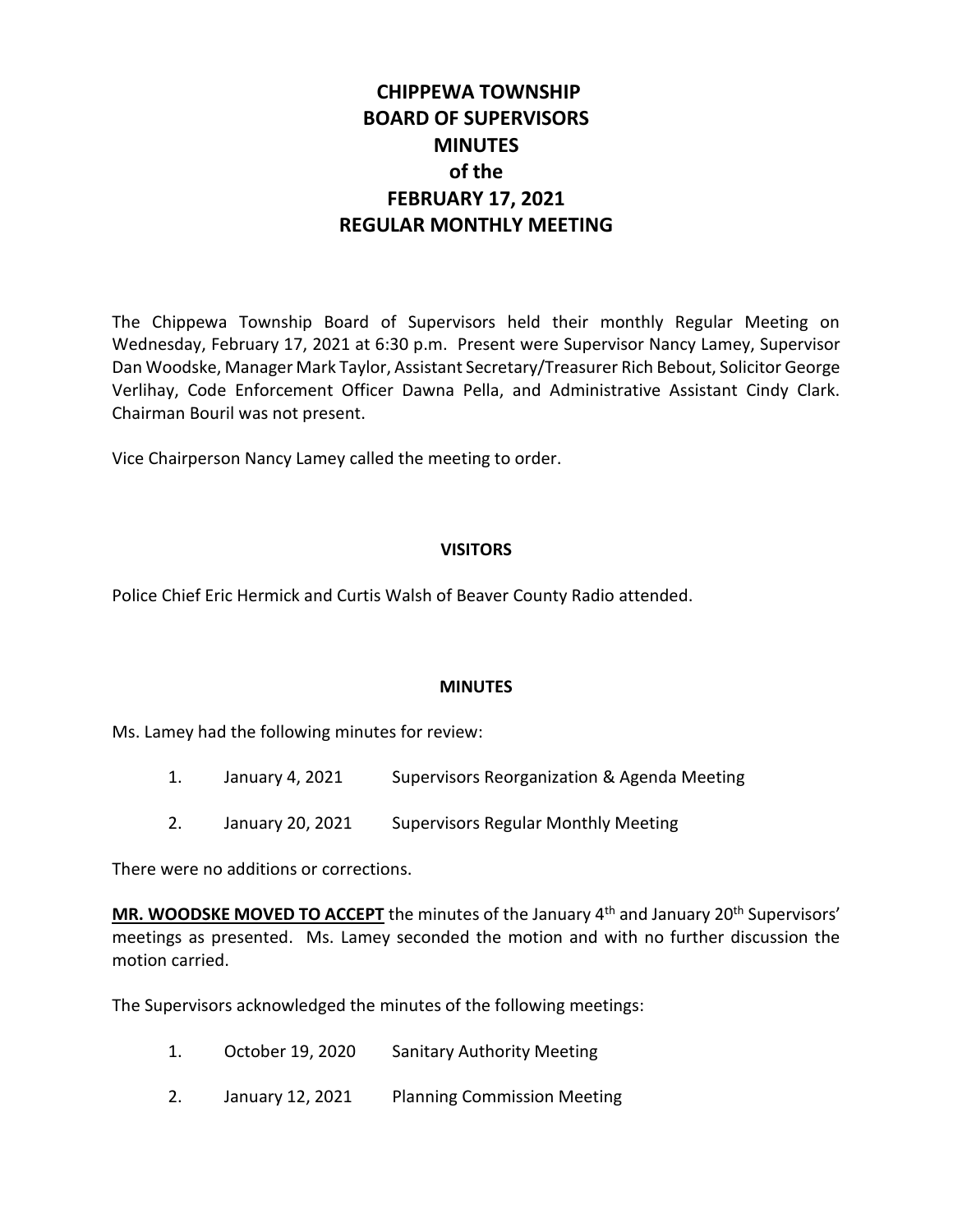# **ITEMS TO BE ACTED ON**

1. Camp 23 Land Development:

Manager Taylor explained that this Camp 23 land development deals with a gym/basketball training facility where the car wash is presently located. This item has been to the Planning Commission and it was approved contingent on some compliance letters from outside agencies.

**MR. WOODSKE MOVED TO APPROVE** this development with contingencies. Ms. Lamey seconded the motion and with no further discussion the motion carried.

#### **REPORTS**

Ms. Lamey had the following January reports for review:

- 1. Financial Report
- 2. Police Department Report
- 3. Road Report
- 4. Wage Tax/OPT Report
- 5. Real Estate Tax Report
- 6. Zoning Report
- 7. Code Enforcement Officer's Report
- 8. Fire Department Report

#### **MANAGER'S REPORT**

Manager Taylor had the following items for discussion:

1. Social Media Specialist – Courtney Colaizzi:

Manager Taylor said that the Supervisors approved the hiring of Courtney Colaizzi at last week's Agenda Meeting. She has been notified and will start as Social Media Specialist on March 1st.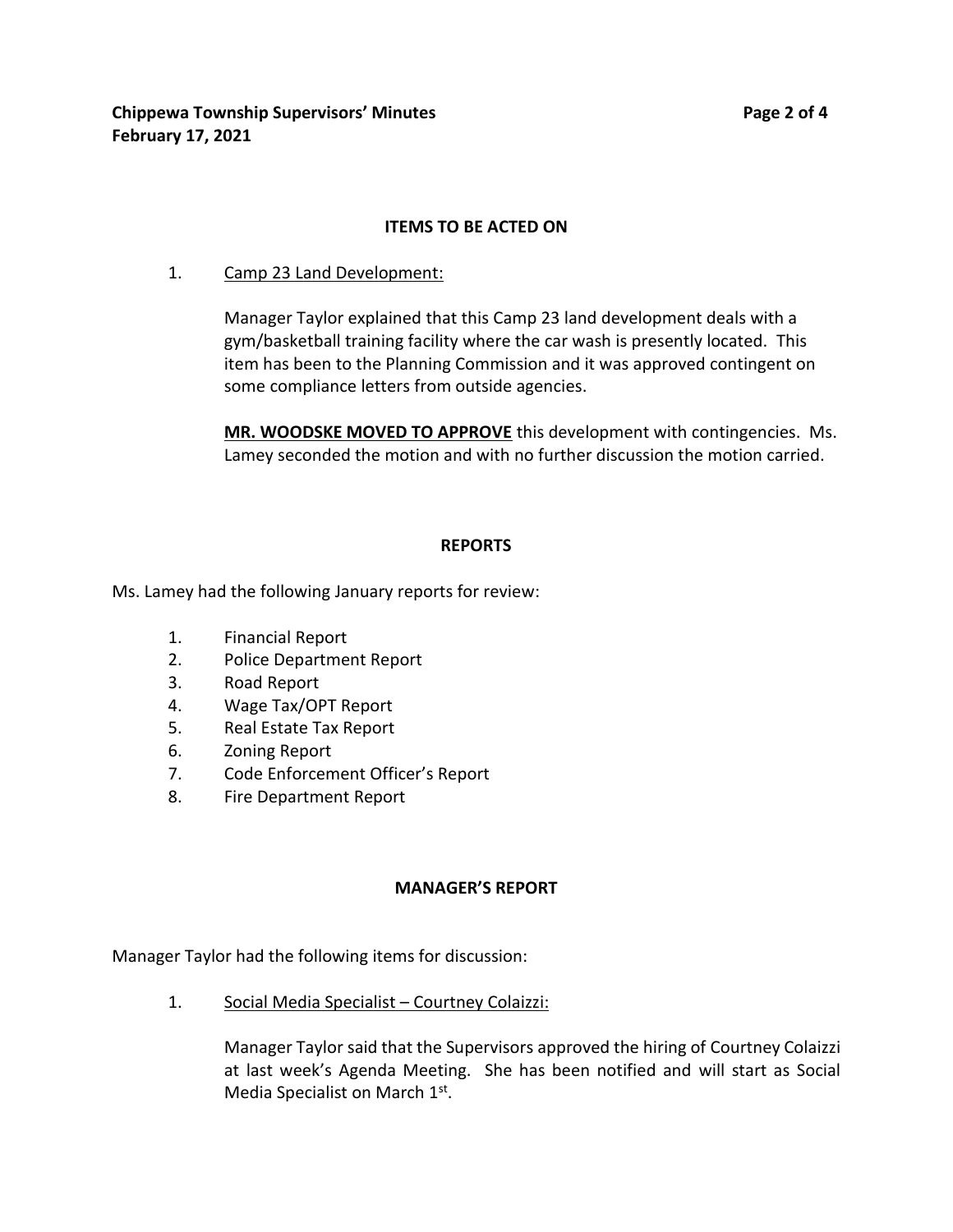#### 2. Recreation Director Position:

Manager Taylor said choosing a Recreation Director was a tough decision but he recommends hiring Lauren Blum Doyle. He listed some of her work experience and said she is very qualified. She has a degree in Recreational Management/Business Administration, works at Point Park University doing scheduling, and is an event coordinator. There will be a 90-day period to see if it works out for both her and the Township.

**MR. WOODSKE MOVED TO HIRE** Lauren Blum Doyle as Recreation Director for the Township. Ms. Lamey seconded the motion and with no further discussion the motion carried.

#### 3. Body-worn Camera/In-car Camera Quotes:

Chief Hermick said that there are two programs regarding cameras. He explained some of the aspects of the different options and the pricing and said he is leaning toward the leasing program. The Chief answered several questions from Supervisor Woodske.

**MR. WOODSKE MOVED TO AUTHORIZE** Manager Taylor and Chief Hermick to get the best deal and the best package for quality cameras for the Police Department. Ms. Lamey seconded the motion and with no further discussion, the motion carried.

#### 4. Ordinance 261 Discussion:

Manager Taylor said there were discussions with Chief Hermick, Supervisor Woodske, and Supervisor Bouril regarding cases involving small amounts of marijuana that are pleaded down in court. He said the Township officers spend a great deal of money, time, and effort and if they are found guilty, we are getting \$25. Chief Hermick further explained this problem and how adopting an ordinance could help. Supervisor Woodske added that at least 15 other Pennsylvania municipalities have adopted ordinances due to the extra hours police officers have to spend on these cases. He said that adopting an ordinance would give our officers an additional "tool" and he said that so far he has found nothing that would prohibit Chippewa Township from doing this. Manager Taylor said that no action is needed this evening as they are just looking into this now. Mr. Woodske said that he has a sample ordinance for Solicitor Verlihay to look over.